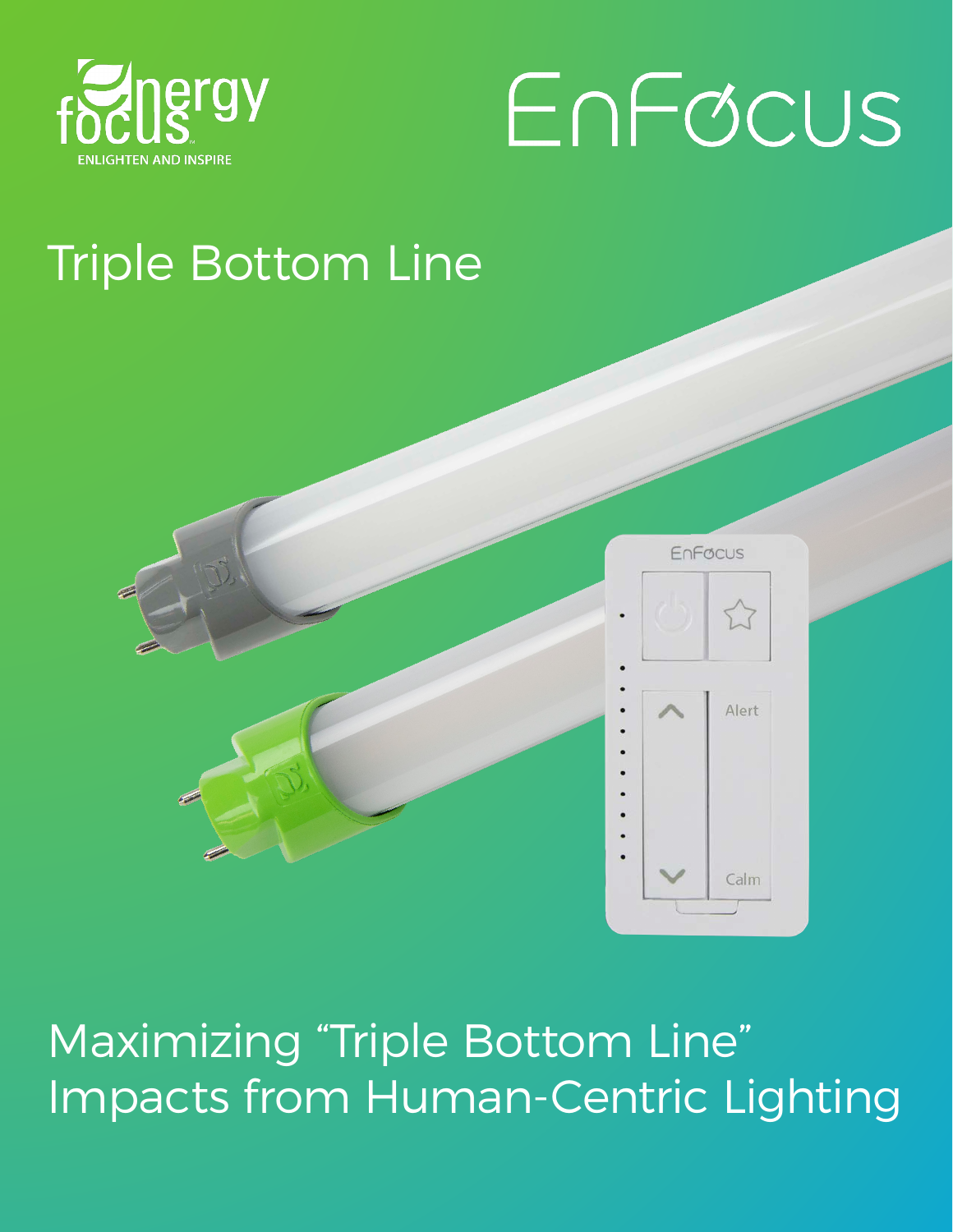# The Triple Bottom Line

"Triple Bottom Line" (TBL) is a framework credited to John Elkington, a world authority on corporate responsibility and sustainable development. It examines social, environmental, and economic impact through the "3Ps": People, Planet and Profit (or Prosperity).

The framework has inspired numerous accounting and reporting structures including SROI (Social Return on Investment) and ESG (Environmental, Social, Governance), which guide the highest caliber of investors and financial analysts such as BlackRock – the world's largest asset manager. BlackRock's CEO, Larry Fink, stated in January 2020 that his firm will immediately stop investing in companies that "present a high sustainability-related risk." Accounting for sustainability is moving from a practice of only the most conscientious businesses organizations to an economic imperative for all.

The TBL framework was designed in 1984 to provoke a systemic change to transform capitalism. It aimed to disrupt businesses that had focused solely on their shareholders at the expense of the greater stakeholder universe (all the people and communities a business' operations touch). A TBL perspective involves an organization's ability to track and manage "economic (not just financial), social, and environmental value added – or destroyed."(1)

The "Planet" element entails consideration for the impact on the natural environment. This comprises everything from carbon footprint to usage of toxic materials, as well as remediation for natural harm caused during day-to-day operations. Think: preservation.

The "People" aspect of the TBL framework encapsulates the positive and negative impact on an organization or product's most important stakeholders. Unlike the perceived traditional notion of shareholder primacy, the People dimension intentionally includes any person affected by the organization such as employees, customers, suppliers, and communities. Think: well-being.

The "Profit" facet is where most of the confusion surrounding the TBL framework arises. Encapsulating the positive and negative impact on the local, national, or international economy, it goes beyond mere financial implications. In other words, "profit" connotes societal profit or prosperity, including innovation and job creation. Think: common good.

## EnFocus™

At Energy Focus, sustainability is our first and last thought. Our latest innovation, the patent- pending EnFocus™ lighting control platform, embodies the true spirit of "Triple Bottom Line" benefits - financial, environmental, and health. The EnFocus™ platform—with LED lamps and wall switches—leverages existing wiring to provide dimming (EnFocus™ DM Series) and color tuning controls (EnFocus™ DCT Series) to provide a controlled lighting system that is affordable and accessible for existing buildings. In other words, EnFocus™ can enhance occupant well-being and maximize energy savings without the extra costs associated with existing lighting controls that typically require adding data cables or high frequency hardware that increases cost and may create a security risk.

**Simply put, EnFocus™ enables facility managers and occupants to focus on the tasks that add the most value for their organization** – rather than being distracted by the maintenance and quality issues of lighting.

Lighting controls today remain largely out of reach of end users mainly due to three bottlenecks: high cost, complexity, and lack of education. EnFocus™ takes on the three main bottlenecks with a simple retrofit approach—no new wires or wireless protocols needed for controls, and no need to replace the fixtures. EnFocus™ control operation is both intuitive and comes at a much more affordable cost than prevailing control systems.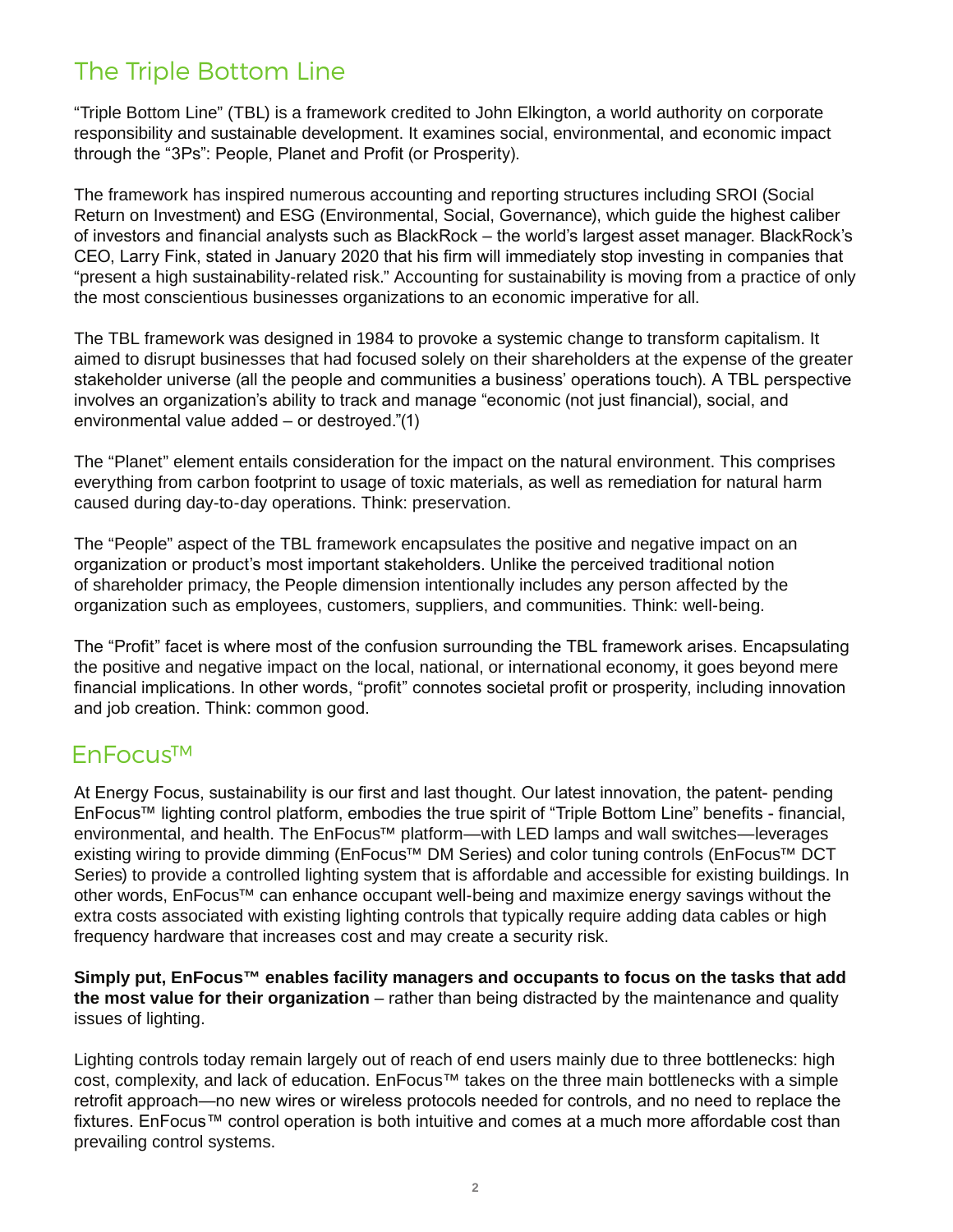

#### **PLANET**

Energy Focus' lamp-focused philosophy enables future, advanced LED upgrades without replacing whole fixtures, avoiding 7-50 times of unnecessary waste generated from fixture replacements and making EnFocus™ DM and DCT products easily the most sustainable LED lighting systems [in the market.](https://energyfocus.com/resource/led-tubes-versus-integrated-led-fixtures/)(2) EnFocus™ can maximize energy savings, sustainability and human health through simple control switch and/or lamp upgrades.

#### **PEOPLE**

LEDs have brought renewed attention to the biological impact of lighting, increasing demand for lights that promote both physiological and emotional well-being. In addition to lumen output control through dimming mechanisms, there are two additional primary biological advantages of LED in high quality products: precise control over the wavelengths emitted, and control of both visible and invisible flicker. Controlling the wavelengths emitted by the lamps has enabled the development of lighting systems where the spectral output can be changed during the day to better match our biological clocks – our circadian rhythms. Additionally, LEDs'



closer match to natural sunlight results in better color differentiation, brighter whites, better color saturation and overall better color vision.(3)

Light has a remarkable capacity to influence well-being. Recent research has shown the disruption of the biological circadian clock leads to a dysregulation of immune responses, which govern the physiological processes that prevent disease. Reinforcing the circadian rhythm of high-risk people–in hospitals for example–may boost immunity and prevent hospital-acquired infections. Numerous studies demonstrate an increase in the morbidity risk of cardiovascular disease, metabolic disease, and cancers from the disturbance of one's circadian rhythm.(4)



#### **PROFIT**

While energy savings often initiate the discussion to switch to LED, other non-energy costs could be even more powerful catalysts. Jones Lang Lasalle's real estate industry rule of thumb, called the "3-30-300", states that each year on average it costs a building \$3 per square foot in utilities, \$30 per square foot in rent, and \$300 per square foot in payroll.(5)

Better lighting means healthier and happier workers who are destined to be more productive. [One study](http://www.smf.co.uk/wp-content/uploads/2015/10/Social-Market-Foundation-Publication-Briefing-CAGE-4-Are-happy-workers-more-productive-281015.pdf#page=9) found happier employees are 20% more productive than unhappy employees.(6) If improved lighting reduces wasted time

by even 5 minutes per day—1% of a standard workday—that would equate to a \$500 savings per person per year for employees with an annual salary of \$50,000. [This can be achieved](http://citeseerx.ist.psu.edu/viewdoc/download?doi=10.1.1.650.5399&rep=rep1&type=pdf) by suppressing melatonin with the right kind of quality, low-flicker light during the day through applying higher lumen output and higher, or "cooler", color temperature light.(7) This induces alertness, which results in increased productivity, improved mood, and the cascading effects of healthier metabolisms and immune systems.

Through technological innovations, EnFocus™ enables organizations to focus on the projects that provide the most benefits to society while retaining resources to further their mission.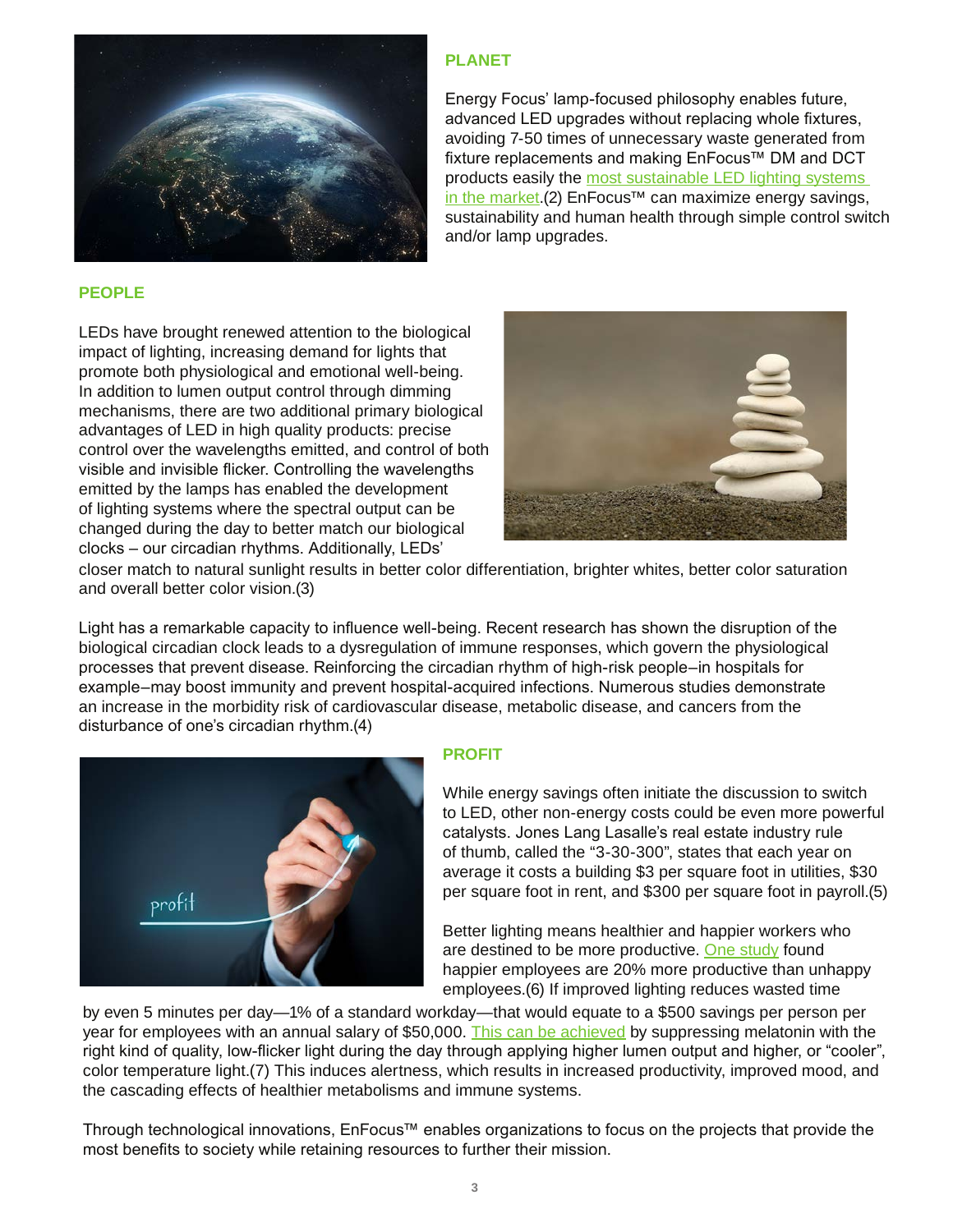# **Conclusion**

We believe our clients can affordably increase energy efficiency—saving more energy and reducing carbon footprint—and enhance employee well-being through an utterly simple and powerful control lighting platform such as EnFocus™. People spend almost 90% of their time indoors and lighting touches us all every day: influencing our mood, alertness, and productivity during the day and quality of sleep at night. Controlling artificial light relieves stress levels and increases capacity for effective work and learning. EnFocus™ DM and EnFocus™ DCT lighting systems provide low-flicker dimming and color tuning controls that are easy to install at unprecedented affordability. We've focused on creating such engineering marvel to help you make your facility more sustainable and your occupants healthier and happier, so both you and your occupants can focus on the projects that matter.

### **Sources**

- 1. Harvard Business Review. John Elikington. "25 Years Ago I Coined the Phrase "Triple Bottom Line." Here's Why It's Time to Rethink It." [https://hbr.org/2018/06/25-years-ago-i-coined-the-phrase-triple](https://hbr.org/2018/06/25-years-ago-i-coined-the-phrase-triple-bottom-line-heres-why-im-giving-up-o)[bottom-line-heres-why-im-giving-up-on-it](https://hbr.org/2018/06/25-years-ago-i-coined-the-phrase-triple-bottom-line-heres-why-im-giving-up-o)
- 2. Energy Focus. "LED Tubes Versus Integrated Fixtures." [https://energyfocus.com/resource/led-tubes-](https://energyfocus.com/resource/led-tubes-versus-integrated-led-fixtures/)LED[versus-integrated-led-fixtures/](https://energyfocus.com/resource/led-tubes-versus-integrated-led-fixtures/)
- 3. Rensselaer. "Human eye sensitivity and photometric quantities." [https://www.ecse.rpi.edu/~schubert/](https://www.ecse.rpi.edu/~schubert/Light-Emitting-Diodes-dot-org/Sample-Chapter.pdf) [Light-Emitting-Diodes-dot-org/Sample-Chapter.pdf](https://www.ecse.rpi.edu/~schubert/Light-Emitting-Diodes-dot-org/Sample-Chapter.pdf)
- 4. Sleep Science and Practice. Maria Comas, Christopher J. Gordon, Brian G. Oliver, Nicholas W. Stow, Gregory King, Pawan Sharma, Alaina J. Ammit, Ronald R. Grunstein, and Craig L. Phillips. "A circadian based inflammatory response - implications for respiratory disease and treatment." [https://sleep.](https://sleep.biomedcentral.com/track/pdf/10.1186/s41606-017-0019-2) [biomedcentral.com/track/pdf/10.1186/s41606-017-0019-2](https://sleep.biomedcentral.com/track/pdf/10.1186/s41606-017-0019-2)
- 5. JLL. "A suprising way to cut real estate costs." [https://www.us.jll.com/en/trends-and-insights/workplace/]( https://www.us.jll.com/en/trends-and-insights/workplace/a-surprising-way-to-cut-real-estate-costs) [a-surprising-way-to-cut-real-estate-costs]( https://www.us.jll.com/en/trends-and-insights/workplace/a-surprising-way-to-cut-real-estate-costs)
- 6. CAGE. Social Market Foundation. Daniel Sgroi. "Happiness and productivity: Understanding the happyproductive worker." [http://www.smf.co.uk/wp-content/uploads/2015/10/Social-Market-Foundation-]( http://www.smf.co.uk/wp-content/uploads/2015/10/Social-Market-Foundation-Publication-Briefing-CAGE-)[Publication-Briefing-CAGE-4-Are-happy-workers-more-productive-281015.pdf#page=9]( http://www.smf.co.uk/wp-content/uploads/2015/10/Social-Market-Foundation-Publication-Briefing-CAGE-)
- 7. Fordham University. Joan E. Roberts. "Light and Immunomodulation." [http://citeseerx.ist.psu.edu/](http://citeseerx.ist.psu.edu/viewdoc/download?doi=10.1.1.650.5399&rep=rep1&type=pdf) [viewdoc/download?doi=10.1.1.650.5399&rep=rep1&type=pdf](http://citeseerx.ist.psu.edu/viewdoc/download?doi=10.1.1.650.5399&rep=rep1&type=pdf)